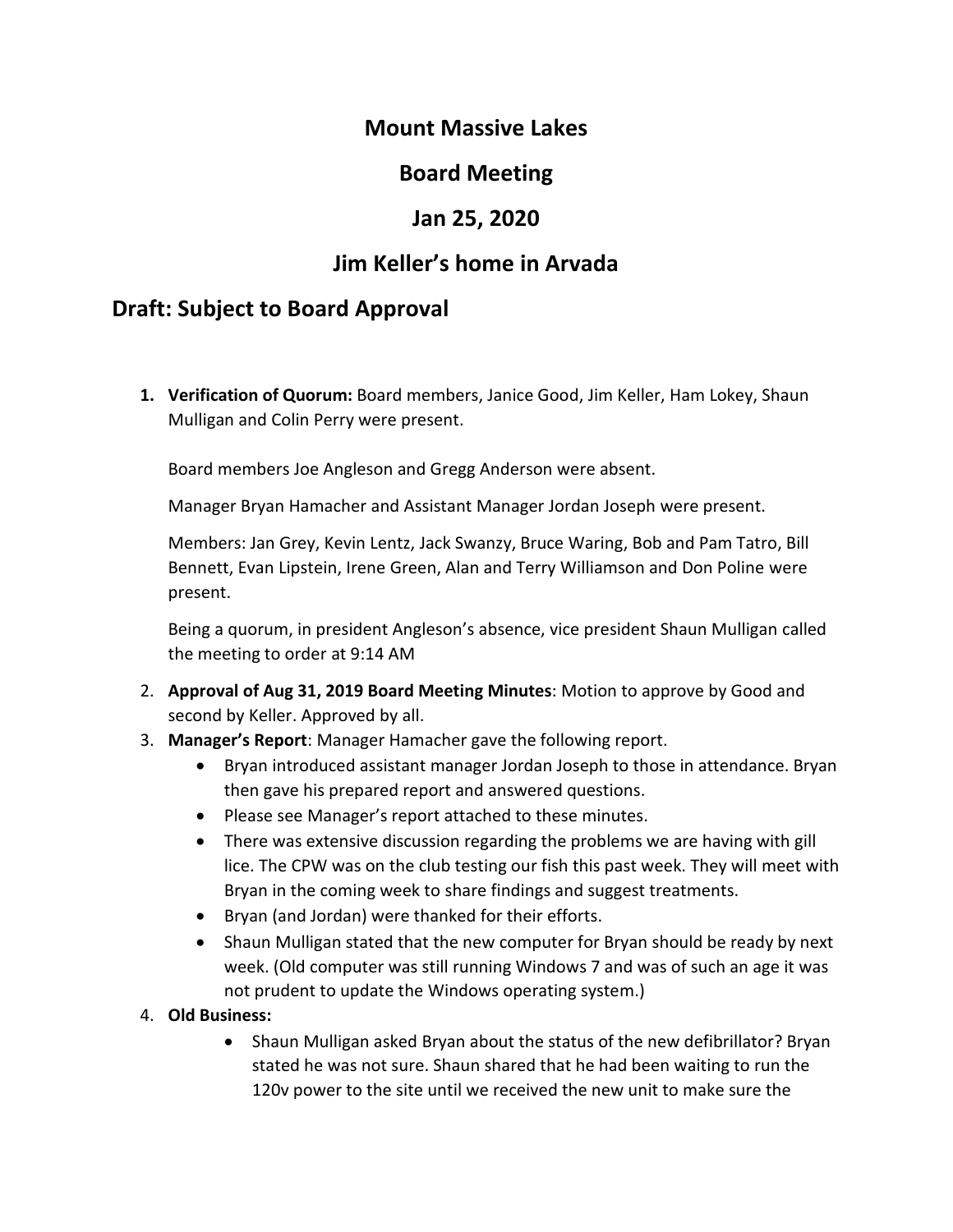wiring termination point was accurate. Shaun will contact member Don Holmgren and check status. Member Bruce Waring reminded the club that his wife, Nancy, is trained and willing to train staff and any members of proper use of the defibrillator. It was suggested that we see if we could do it May 16 after the annual meeting.

## 5. **LUC Report:**

• LU Chairman Bill Bennett recapped the various projects approved during the 2019 season.

## 6. **MML Website:**

• No report as board member Gregg Anderson was out. One member did inquire as to the most recent Troutline's not being posted to the site. Bryan will send those to Gregg Anderson and request they be posted.

## 7. **Budget**:

- Bryan went through the YTD numbers as well as preliminary 2020-2021 budget numbers. Bryan will continue to work with Chuck Baggs and Joe Angleson to firm up the budget prior to the April board meeting. It is anticipated that the dues and assessments will remain at \$2,385.
- Shaun Mulligan discussed the special projects budget and reminded those in attendance that the board is watching for opportunities to purchase a cabin suitable for our third staff member in order to compete with the State of CO job offerings. Shaun commented that during the current year we have set aside the \$35,000 special project funds for this purpose and would propose keeping the \$35,000 for next year for the same thing. Shaun also commented that it has been very challenging finding an existing cabin that will meet our needs and suggested the reality is that we may need to build a cabin. Shaun feels, between the volunteer force available and the ability to get certain materials donated, we may be able to build a cabin for close to \$70,000. Shaun will continue to work on a set of drawings to present to the board at the April board meeting.

## 8. **New Business**:

• Shaun Mulligan began a discussion by describing a situation that had developed as a result of the Land Use Committee granting a variance for buried power lines to a member (Johnson) doing a remodel as a result of Sangre DeCristo recommending the lines remain above ground for various reasons. Shaun shared that another member (Lentz) had registered a complaint that he had been in the same position 15 years ago and was denied a variance and was told he had to get them buried. Shaun then turned the discussion over to LU Chair Bill Bennett and Janice Good.